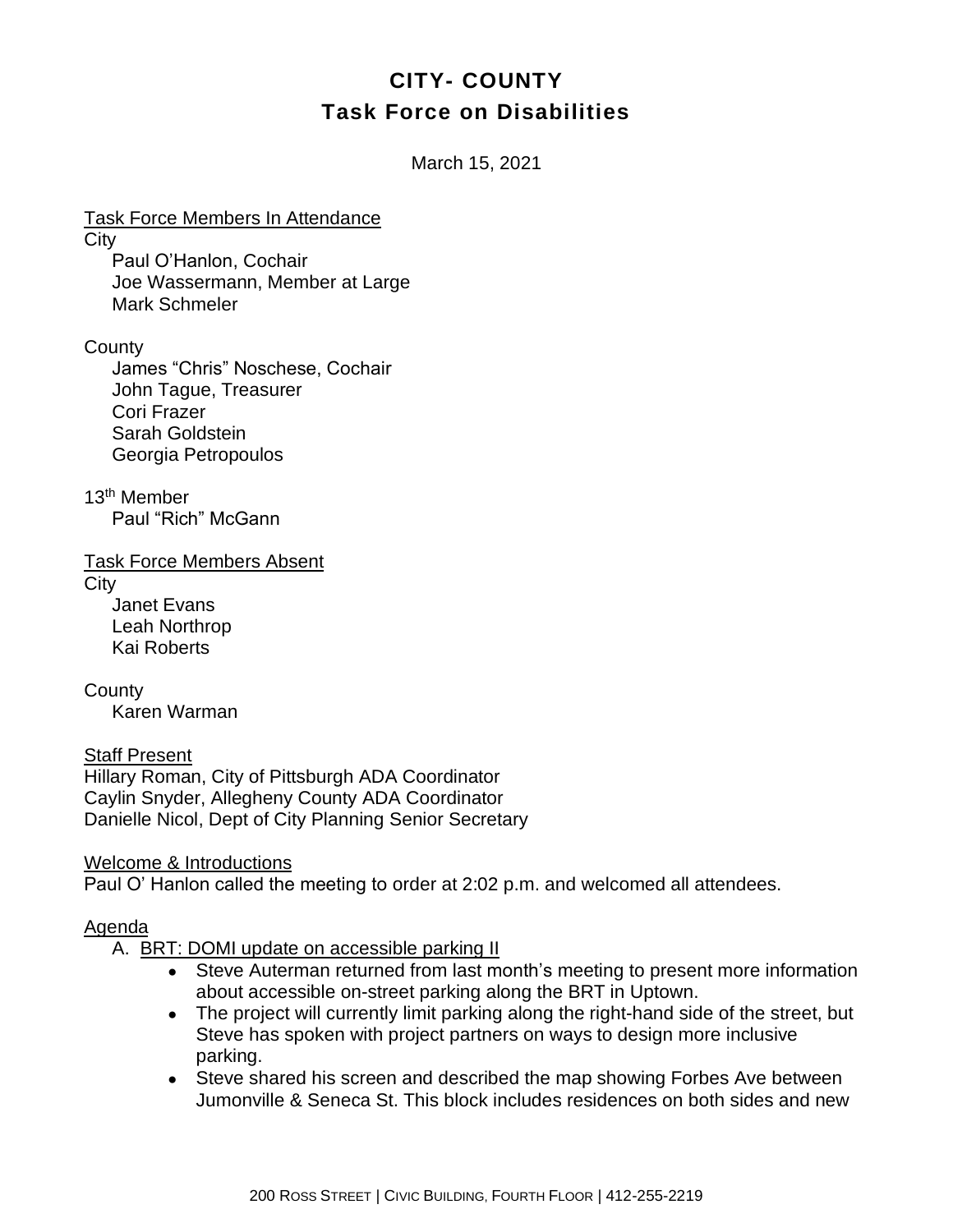sidewalk and bicycle lanes will be installed on the north (left) side of the street. The south (right) side of the street will be undergoing sidewalk reconstruction.

- Steve has consulted with one of the residents with who has concerns about losing an accessible parking space on the right-hand side provided by the City. To accommodate this resident and their neighbors, the block will have striping along the lanes that will shift traffic over, away from the curb, allowing for parking to remain in its current condition.
	- $\circ$  A caveat exists in that the striped portion of the road shifting the traffic creates a net reduction of all parking spaces.
- Steve is confident that this improvement provides a reliable mechanism for traffic improvement while accommodating existing accessible parking.
- Throughout most of Uptown, accessible spaces are located on the left-hand side of the street and similar changes won't be necessary.
- The Parking Authority agrees that the City should maintain and create accessible parking on side streets near intersections that have the added advantage of being near corners with curb cuts.
- The BRT project will include angled parking spaces in front of the Forbes Stevenson Building, two of which will be fully van accessible. All of the parking on the Stevenson side street between Forbes Ave and Watson St will be accessible.
- One accessible space will be moved about 20 ft, around the corner on Pride St.
- These adjustments to the BRT should alleviate the accessibility concerns that the City is aware of.
- Paul asked how many other blocks of the BRT could affect accessible parking. Steve replied that about five out of 18 blocks along the BRT do not currently have on-street parking at all. A number of them utilize off-street parking lots. Additionally, most of the blocks with accessible parking spaces are already on the left side.
- Rich McGann commented that there are a number of disability-related services in this area including the Deaf Club at Gist and Locust. Steve responded that he would have to look into it; since the BRT runs along Forbes and Fifth Ave, he doesn't have an intimate familiarity with the exact place Rich is referencing.
- Cori Frazer commented that they are disappointed in the approach to Uptown's accessible parking. Steve clarified that the City provides accessible parking upon request, it cannot designate space for needs that have not been communicated. He agrees that the BRT project did not fully integrate accessibility initially and is confident in the changes they are making now.
- Chris Noschese commented that the CCTFD has been communicating its concerns about the BRT for a long time.
- Paul responded that he's been working well with Steve since the last meeting's BRT discussion. While he remains concerned about some unknown aspects of the project, he is torn about fighting for parking spots that may not be needed right now.
- Paul asked how the City can analyze what the parking needs of the future will be. Steve responded that the City is often in the position to be responsive rather than proactive about disability needs.
- Wes Speary commented that the City should be more proactively considering the accessibility concerns of these projects. He is also concerned about those visiting the affected areas, not just residents who have parking spaces.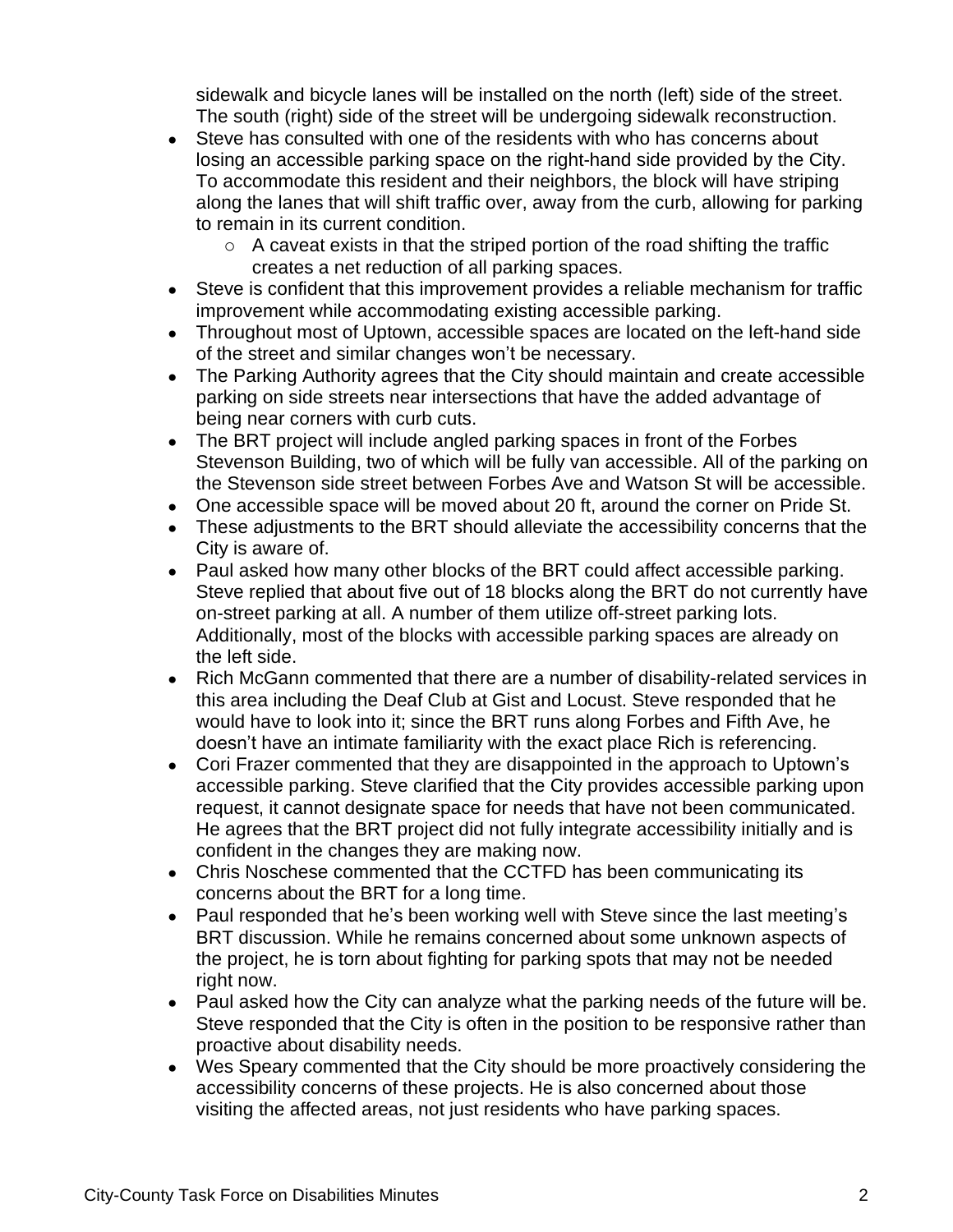- $\circ$  Steve responded that the spaces are only designated in response to applications from current residents. On being proactive, Steve understands that the City is undertaking a parking study on Uptown soon.
- Steve had to leave the meeting; Paul and Hillary Roman thanked him for being accountable to the project as someone who has only recently taken it on.
- Chris wondered why Jumonville was given special attention over other popular streets.
- Cori wondered whether the Task Force should ask residents to request more accessible parking spaces.
- Chris made a comment about bicycle lanes being prioritized over disability accessibility. Paul agreed that an ideal design works for everyone, however, people with disabilities have explicit civil rights protections under the law. He is concerned about a lack of urgency for finding solutions.
- Chris and Rich wondered why the City couldn't build a subway instead. Paul responded that the City doesn't have the finances for such a project.
- B. Minutes approval
	- Rich made a motion to approve the minutes from February. The motion was seconded by Chris and carried unanimously.
- C. Treasurer's report
	- John Tague reported that there hasn't been much change in budget since last month. On March 12<sup>th</sup>, he sent a budget request into the County, hoping to get feedback on increasing the budget for projects and events from \$1000 to \$1500- \$2500 based on the recommendation of Joe Wassermann.
	- John added line items for CART and committee meetings. The increase from \$9000 to \$12,900 would allow for the CCTFD to undertake more in-depth project work and events facilitation.
		- i. Future projects funding and allocation
			- The County has not requested that the Task Force provide any further detail on budget increases for future projects so far.
			- Paul encourages the CCTFD to narrow down a few ideas for project meetings. He suggests further discussion on disability mistreatment in the County jail and broader concerns about inhumane treatment at for-profit nursing homes.
			- Cori suggested further meetings on vaccine prioritization.
			- Sarah Goldstein wondered whether the Task Force might want to reach out to a forensics expert to investigate issues with the Health Dept. Paul clarified that the issues he's concerned about have more to do with practices around restraints and medication availability.

## D. COVID vaccination recommendation to Allegheny County

• Paul updated the group on the approved statement on vaccine priority rollout made in partnership with Pittsburghers for Public Transit and Put People First PA. The statement requests that the County designate a central point of access for vaccination available from multiple bus lines. Currently, one location is in Monroeville and another is in Castle Shannon; as of now there is nothing centrally located. The statement also asks for a communication design that will reach people with disabilities who receive care in their homes.